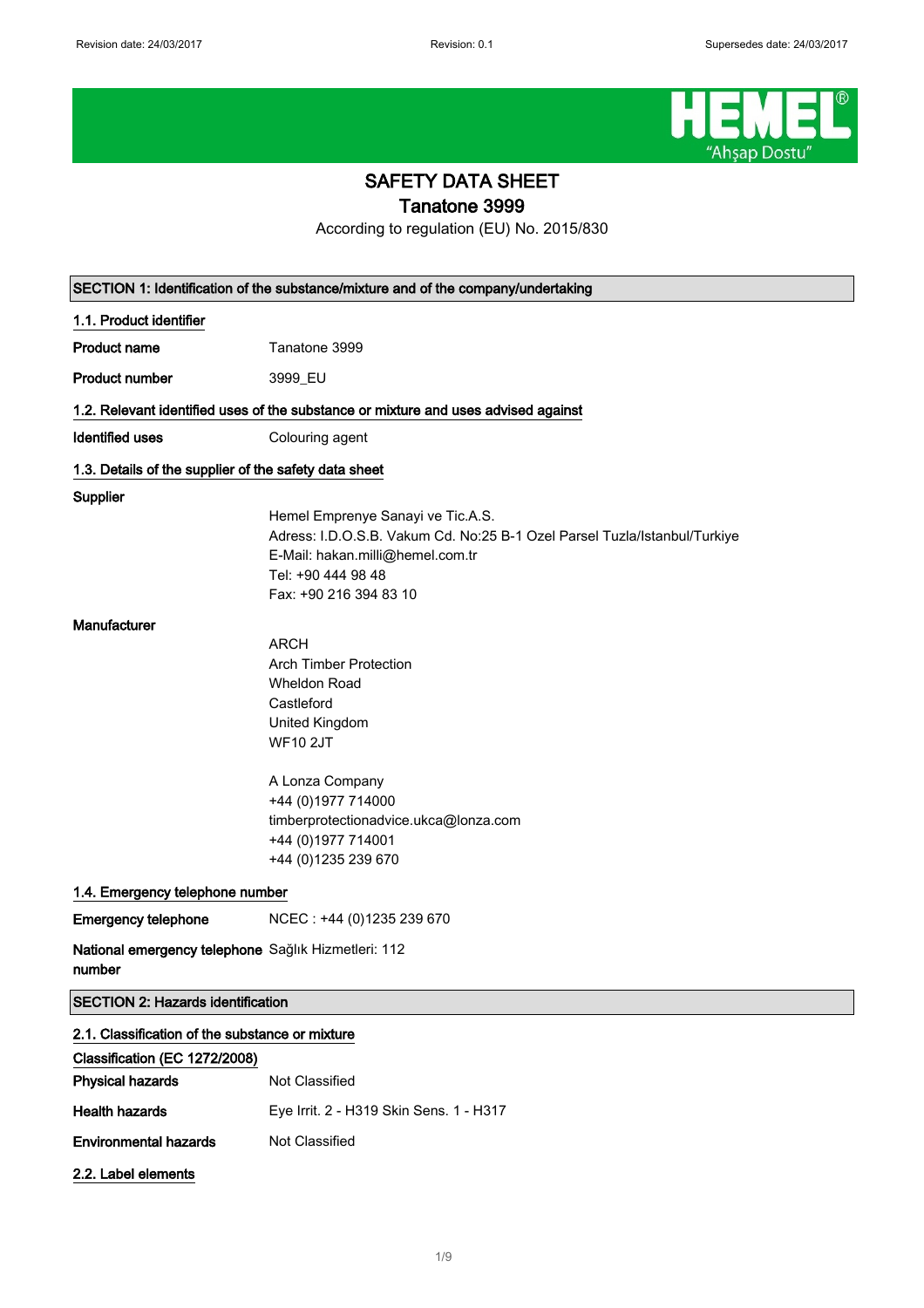#### Pictogram



| Signal word                                              | Warning                                                                                                                                                                                                                                                                                                                                                                                                                                                                                                                                                                                                                                                                                                                                                                                                                                                              |
|----------------------------------------------------------|----------------------------------------------------------------------------------------------------------------------------------------------------------------------------------------------------------------------------------------------------------------------------------------------------------------------------------------------------------------------------------------------------------------------------------------------------------------------------------------------------------------------------------------------------------------------------------------------------------------------------------------------------------------------------------------------------------------------------------------------------------------------------------------------------------------------------------------------------------------------|
| <b>Hazard statements</b>                                 | H317 May cause an allergic skin reaction.<br>H319 Causes serious eye irritation.                                                                                                                                                                                                                                                                                                                                                                                                                                                                                                                                                                                                                                                                                                                                                                                     |
| <b>Precautionary statements</b>                          | P264 Wash contaminated skin thoroughly after handling.<br>P272 Contaminated work clothing should not be allowed out of the workplace.<br>P280 Wear protective gloves/ protective clothing/ eye protection/ face protection.<br>P302+P352 IF ON SKIN: Wash with plenty of water.<br>P305+P351+P338 IF IN EYES: Rinse cautiously with water for several minutes. Remove<br>contact lenses, if present and easy to do. Continue rinsing.<br>P321 Specific treatment (see medical advice on this label).<br>P333+P313 If skin irritation or rash occurs: Get medical advice/attention.<br>P337+P313 If eye irritation persists: Get medical advice/attention.<br>P362+P364 Take off contaminated clothing and wash it before reuse.<br>P501 Dispose of contents/ container in accordance with national regulations.<br>P261 Avoid breathing gas, fume, vapours or spray. |
| Contains                                                 | Azo dyestuff                                                                                                                                                                                                                                                                                                                                                                                                                                                                                                                                                                                                                                                                                                                                                                                                                                                         |
| 2.3. Other hazards                                       |                                                                                                                                                                                                                                                                                                                                                                                                                                                                                                                                                                                                                                                                                                                                                                                                                                                                      |
| <b>SECTION 3: Composition/information on ingredients</b> |                                                                                                                                                                                                                                                                                                                                                                                                                                                                                                                                                                                                                                                                                                                                                                                                                                                                      |

#### 3.2. Mixtures

| Sodium benzoate                       | 25-40% |
|---------------------------------------|--------|
| CAS number: 532-32-1                  |        |
| Classification<br>Eye Irrit. 2 - H319 |        |
| Azo dyestuff                          | 10-20% |
| $CAS$ number: $-$                     |        |

The full text for all hazard statements is displayed in Section 16.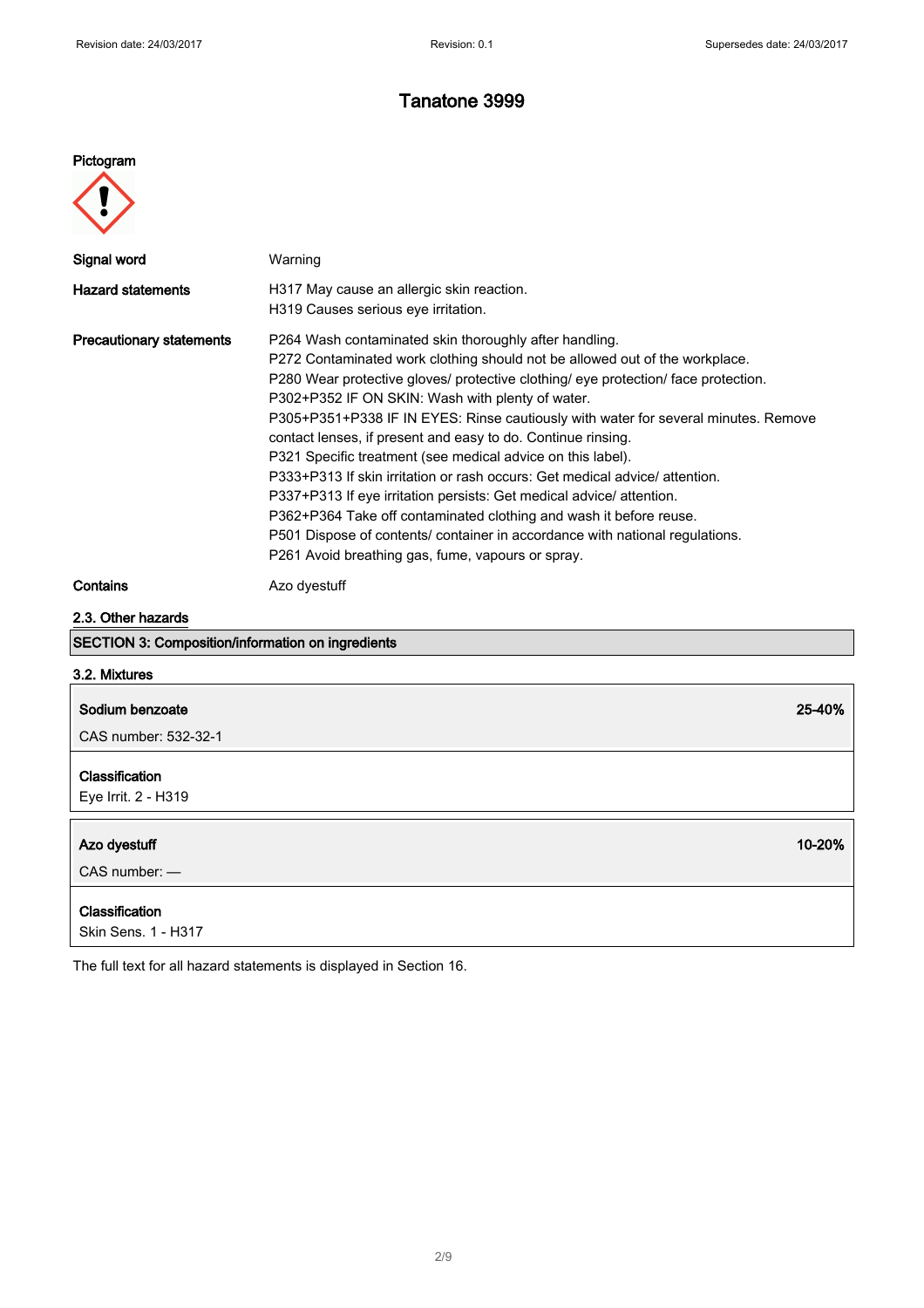### SECTION 4: First aid measures

| 4.1. Description of first aid measures |                                                                                                                                                                                                                                |  |
|----------------------------------------|--------------------------------------------------------------------------------------------------------------------------------------------------------------------------------------------------------------------------------|--|
| General information                    | Get medical attention if any discomfort continues. Show this Safety Data Sheet to the medical<br>personnel.                                                                                                                    |  |
| Inhalation                             | Move affected person to fresh air and keep warm and at rest in a position comfortable for<br>breathing. Loosen tight clothing such as collar, tie or belt. Get medical attention if symptoms<br>are severe or persist.         |  |
| Ingestion                              | Rinse mouth thoroughly with water. If in doubt, get medical attention promptly. Do not induce<br>vomiting unless under the direction of medical personnel.                                                                     |  |
| <b>Skin contact</b>                    | Remove contaminated clothing and rinse skin thoroughly with water. Wash contaminated<br>clothing before reuse. Get medical attention promptly if symptoms occur after washing. If in<br>doubt, get medical attention promptly. |  |
| Eye contact                            | Rinse with water. Do not rub eye. Continue to rinse for at least 10 minutes. Remove any<br>contact lenses and open eyelids wide apart. Get medical attention if any discomfort continues.                                      |  |
| <b>Protection of first aiders</b>      | First aid personnel should wear appropriate protective equipment during any rescue.                                                                                                                                            |  |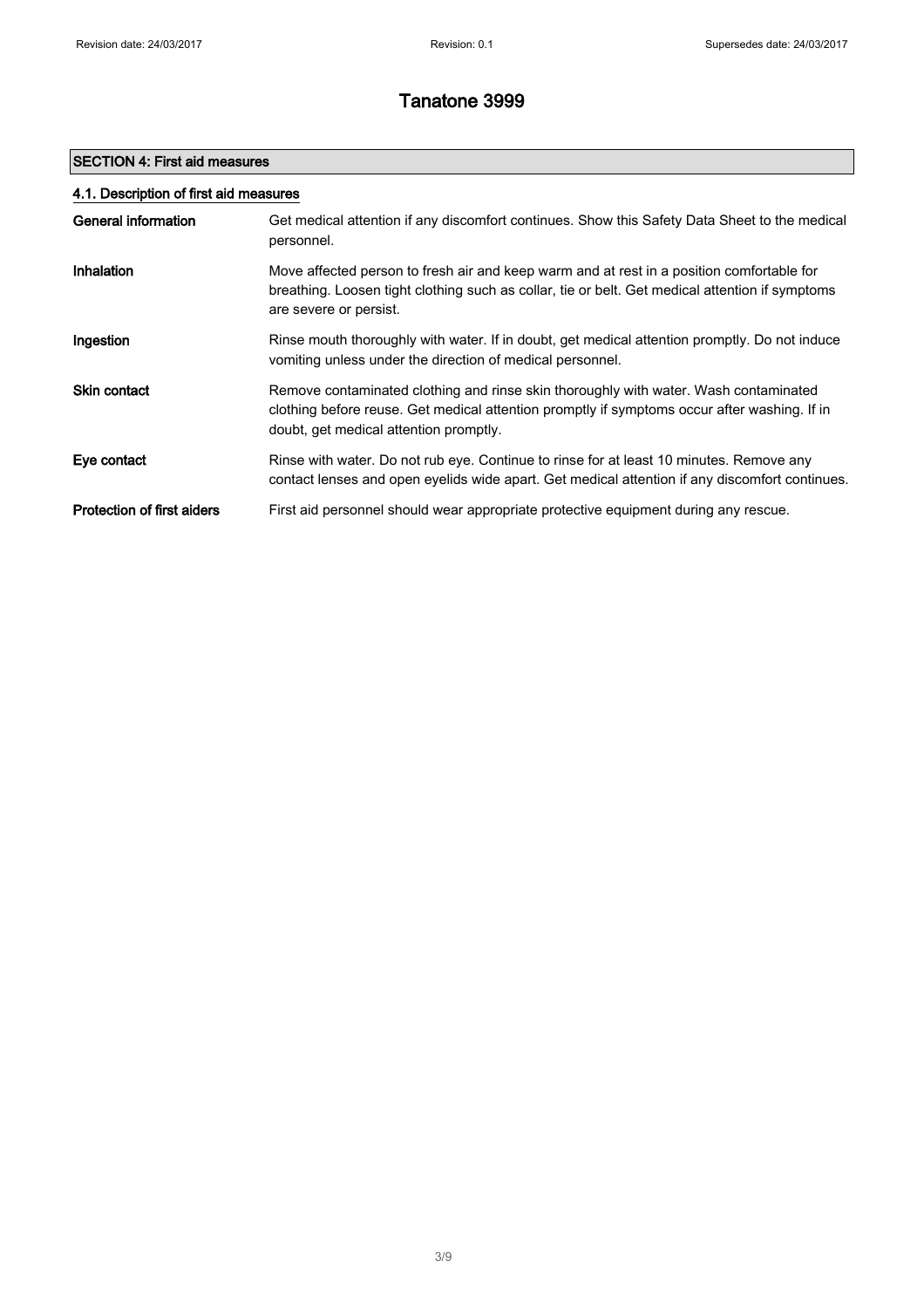#### 4.2. Most important symptoms and effects, both acute and delayed

| <b>General information</b>                                 | The severity of the symptoms described will vary dependent on the concentration and the<br>length of exposure.                                                                                                                                                                                                                                                                                                                                                                                                                           |
|------------------------------------------------------------|------------------------------------------------------------------------------------------------------------------------------------------------------------------------------------------------------------------------------------------------------------------------------------------------------------------------------------------------------------------------------------------------------------------------------------------------------------------------------------------------------------------------------------------|
| Inhalation                                                 | No specific symptoms known.                                                                                                                                                                                                                                                                                                                                                                                                                                                                                                              |
| Ingestion                                                  | Ingestion may cause severe irritation of the mouth, the oesophagus and the gastrointestinal<br>tract.                                                                                                                                                                                                                                                                                                                                                                                                                                    |
| <b>Skin contact</b>                                        | Redness. Irritating to skin. May cause an allergic skin reaction.                                                                                                                                                                                                                                                                                                                                                                                                                                                                        |
| Eye contact                                                | Causes serious eye irritation. Pain. Itchiness. Redness.                                                                                                                                                                                                                                                                                                                                                                                                                                                                                 |
|                                                            | 4.3. Indication of any immediate medical attention and special treatment needed                                                                                                                                                                                                                                                                                                                                                                                                                                                          |
| Notes for the doctor                                       | Treat symptomatically.                                                                                                                                                                                                                                                                                                                                                                                                                                                                                                                   |
| <b>SECTION 5: Firefighting measures</b>                    |                                                                                                                                                                                                                                                                                                                                                                                                                                                                                                                                          |
| 5.1. Extinguishing media                                   |                                                                                                                                                                                                                                                                                                                                                                                                                                                                                                                                          |
| Suitable extinguishing media                               | The product is not flammable. Use fire-extinguishing media suitable for the surrounding fire.<br>Use foam, carbon dioxide, dry powder or water fog to extinguish.                                                                                                                                                                                                                                                                                                                                                                        |
| Unsuitable extinguishing<br>media                          | Do not use water jet as an extinguisher, as this will spread the fire.                                                                                                                                                                                                                                                                                                                                                                                                                                                                   |
| 5.2. Special hazards arising from the substance or mixture |                                                                                                                                                                                                                                                                                                                                                                                                                                                                                                                                          |
| Hazardous combustion<br>products                           | Thermal decomposition or combustion products may include the following substances:<br>Harmful gases or vapours.                                                                                                                                                                                                                                                                                                                                                                                                                          |
| 5.3. Advice for firefighters                               |                                                                                                                                                                                                                                                                                                                                                                                                                                                                                                                                          |
| Protective actions during<br>firefighting                  | Avoid breathing fire gases or vapours. Evacuate area. Cool containers exposed to heat with<br>water spray and remove them from the fire area if it can be done without risk. Cool containers<br>exposed to flames with water until well after the fire is out. If a leak or spill has not ignited, use<br>water spray to disperse vapours and protect men stopping the leak. Control run-off water by<br>containing and keeping it out of sewers and watercourses. If risk of water pollution occurs,<br>notify appropriate authorities. |
| Special protective equipment<br>for firefighters           | Wear positive-pressure self-contained breathing apparatus (SCBA) and appropriate protective<br>clothing. Firefighter's clothing conforming to European standard EN469 (including helmets,<br>protective boots and gloves) will provide a basic level of protection for chemical incidents.                                                                                                                                                                                                                                               |
| <b>SECTION 6: Accidental release measures</b>              |                                                                                                                                                                                                                                                                                                                                                                                                                                                                                                                                          |

#### 6.1. Personal precautions, protective equipment and emergency procedures

Personal precautions Wear protective clothing as described in Section 8 of this safety data sheet. No action shall be taken without appropriate training or involving any personal risk. Avoid contact with skin, eyes and clothing. Do not handle broken packages without protective equipment. Wash thoroughly after dealing with a spillage.

#### 6.2. Environmental precautions

Environmental precautions Do not discharge into drains or watercourses or onto the ground. Contain spillage with sand, earth or other suitable non-combustible material. Spillages or uncontrolled discharges into watercourses must be reported immediately to the Environmental Agency or other appropriate regulatory body.

#### 6.3. Methods and material for containment and cleaning up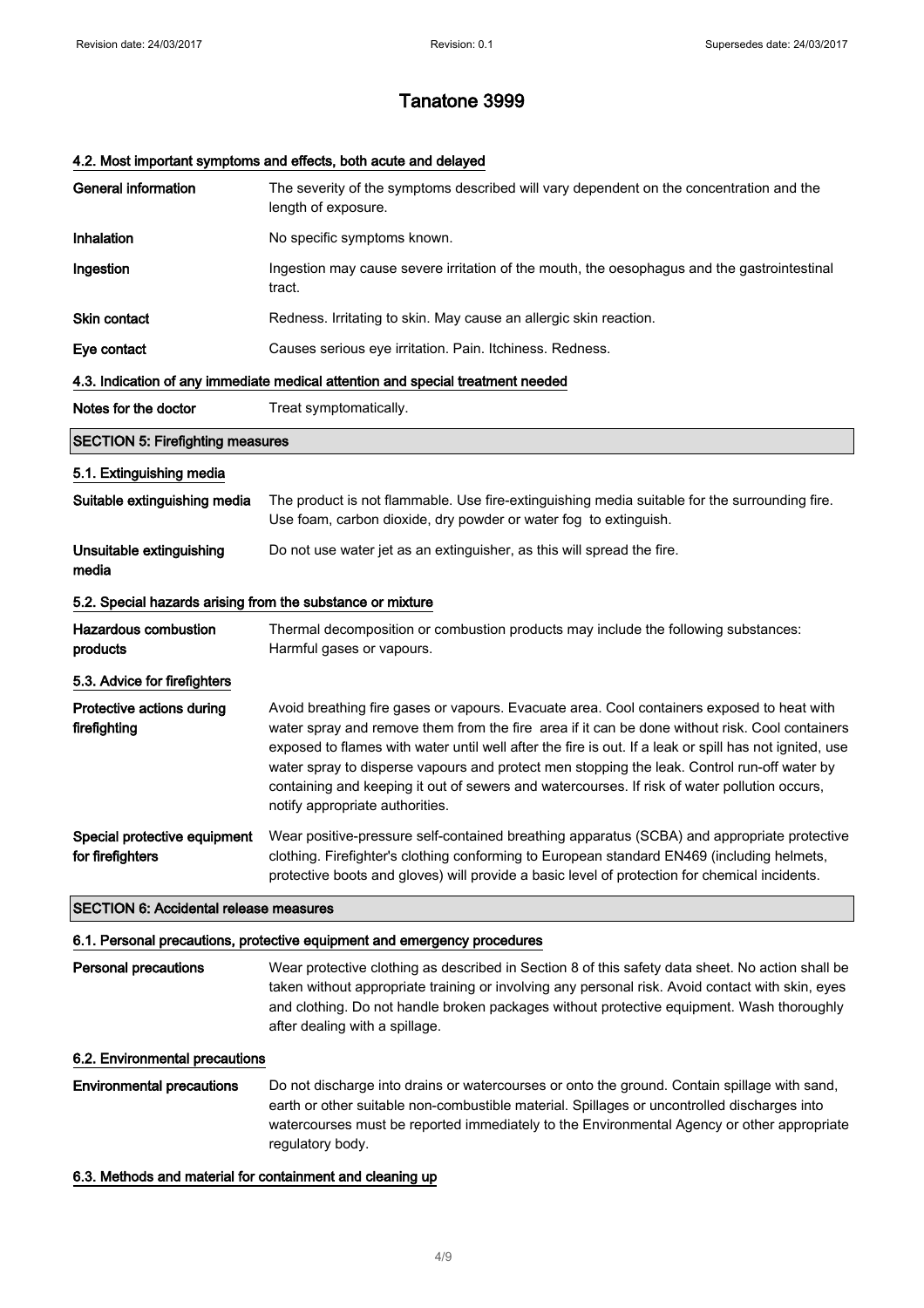| Methods for cleaning up                                 | Clear up spills immediately and dispose of waste safely. If the product is soluble in water,<br>dilute the spillage with water and mop it up. Alternatively, or if it is not water-soluble, absorb<br>the spillage with an inert, dry material and place it in a suitable waste disposal container. The<br>contaminated absorbent may pose the same hazard as the spilled material. Label the<br>containers containing waste and contaminated materials and remove from the area as soon<br>as possible. Flush contaminated area with plenty of water. Wash thoroughly after dealing with<br>a spillage. Leave small quantities to evaporate, if safe to do so. |  |
|---------------------------------------------------------|-----------------------------------------------------------------------------------------------------------------------------------------------------------------------------------------------------------------------------------------------------------------------------------------------------------------------------------------------------------------------------------------------------------------------------------------------------------------------------------------------------------------------------------------------------------------------------------------------------------------------------------------------------------------|--|
| 6.4. Reference to other sections                        |                                                                                                                                                                                                                                                                                                                                                                                                                                                                                                                                                                                                                                                                 |  |
| Reference to other sections                             | For personal protection, see Section 8. See Section 11 for additional information on health<br>hazards. See Section 12 for additional information on ecological hazards. For waste disposal,<br>see Section 13.                                                                                                                                                                                                                                                                                                                                                                                                                                                 |  |
| <b>SECTION 7: Handling and storage</b>                  |                                                                                                                                                                                                                                                                                                                                                                                                                                                                                                                                                                                                                                                                 |  |
| 7.1. Precautions for safe handling                      |                                                                                                                                                                                                                                                                                                                                                                                                                                                                                                                                                                                                                                                                 |  |
| <b>Usage precautions</b>                                | Read and follow manufacturer's recommendations. Obtain special instructions before use. Do<br>not get in eyes, on skin, or on clothing. Persons susceptible to allergic reactions should not<br>handle this product. Wear protective clothing as described in Section 8 of this safety data<br>sheet. Handle all packages and containers carefully to minimise spills. Keep container tightly<br>sealed when not in use. Avoid the formation of mists.                                                                                                                                                                                                          |  |
| Advice on general<br>occupational hygiene               | Wash promptly if skin becomes contaminated. Take off contaminated clothing. Wash<br>contaminated clothing before reuse.                                                                                                                                                                                                                                                                                                                                                                                                                                                                                                                                         |  |
|                                                         | 7.2. Conditions for safe storage, including any incompatibilities                                                                                                                                                                                                                                                                                                                                                                                                                                                                                                                                                                                               |  |
| <b>Storage precautions</b>                              | Keep out of the reach of children. Keep away from food, drink and animal feeding stuffs. Keep<br>only in the original container. Keep container tightly closed, in a cool, well ventilated place.<br>Keep containers upright. Protect containers from damage.                                                                                                                                                                                                                                                                                                                                                                                                   |  |
| Storage class                                           | Chemical storage.                                                                                                                                                                                                                                                                                                                                                                                                                                                                                                                                                                                                                                               |  |
| 7.3. Specific end use(s)                                |                                                                                                                                                                                                                                                                                                                                                                                                                                                                                                                                                                                                                                                                 |  |
| Specific end use(s)                                     | The identified uses for this product are detailed in Section 1.2.                                                                                                                                                                                                                                                                                                                                                                                                                                                                                                                                                                                               |  |
| <b>SECTION 8: Exposure Controls/personal protection</b> |                                                                                                                                                                                                                                                                                                                                                                                                                                                                                                                                                                                                                                                                 |  |
| 8.1. Control parameters                                 |                                                                                                                                                                                                                                                                                                                                                                                                                                                                                                                                                                                                                                                                 |  |
| 8.2. Exposure controls                                  |                                                                                                                                                                                                                                                                                                                                                                                                                                                                                                                                                                                                                                                                 |  |
| Protective equipment                                    |                                                                                                                                                                                                                                                                                                                                                                                                                                                                                                                                                                                                                                                                 |  |
|                                                         |                                                                                                                                                                                                                                                                                                                                                                                                                                                                                                                                                                                                                                                                 |  |
| Appropriate engineering<br>controls                     | Provide adequate ventilation.                                                                                                                                                                                                                                                                                                                                                                                                                                                                                                                                                                                                                                   |  |

Eye/face protection Eyewear complying with an approved standard should be worn if a risk assessment indicates eye contact is possible.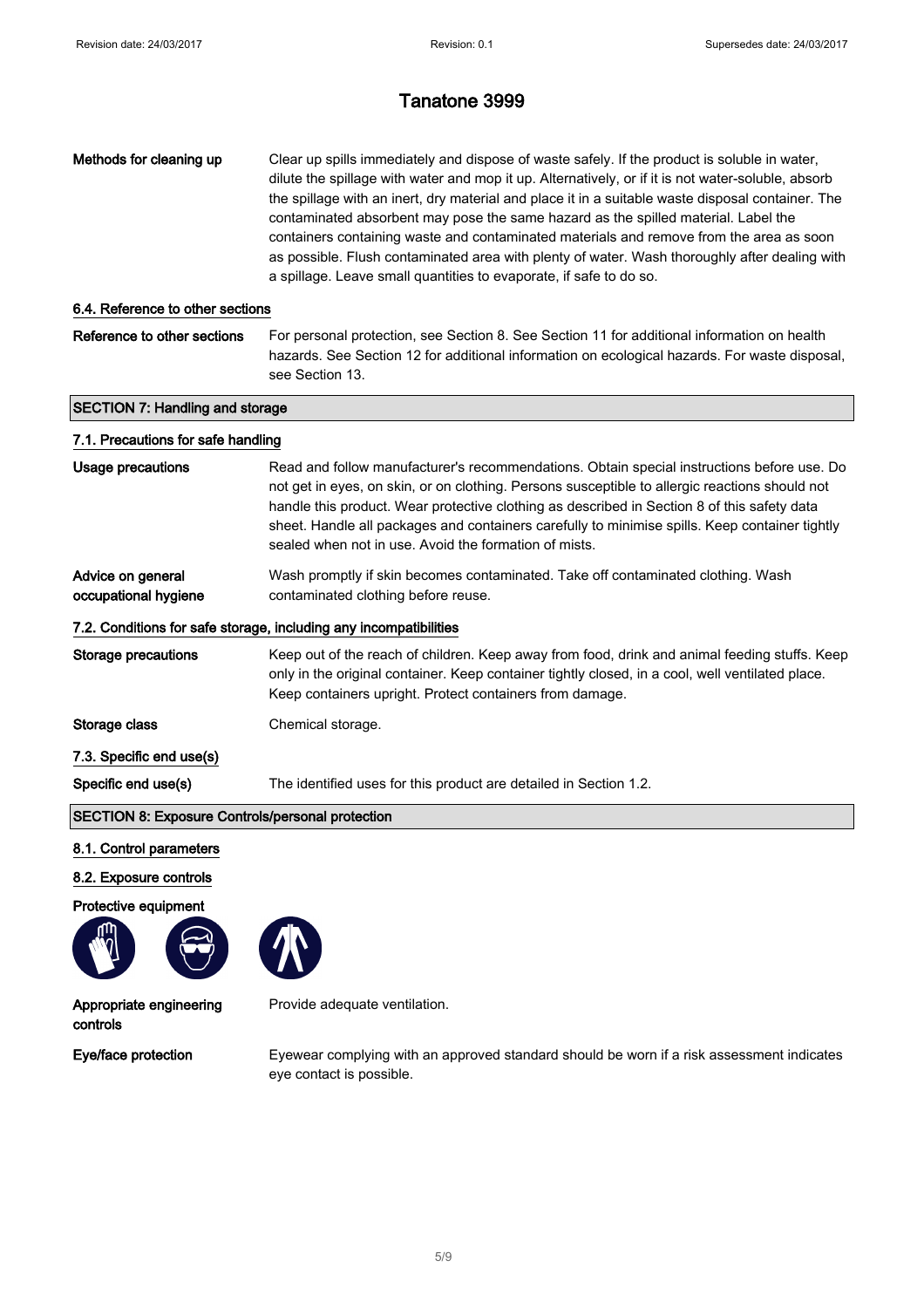| Hand protection                           | Wear protective gloves. The most suitable glove should be chosen in consultation with the<br>glove supplier/manufacturer, who can provide information about the breakthrough time of the<br>glove material. To protect hands from chemicals, gloves should comply with European<br>Standard EN374. Considering the data specified by the glove manufacturer, check during use<br>that the gloves are retaining their protective properties and change them as soon as any<br>deterioration is detected. Frequent changes are recommended. When used with mixtures, the<br>protection time of gloves cannot be accurately estimated. It is recommended that gloves are<br>made of the following material: Butyl rubber. Nitrile rubber. Polyvinyl chloride (PVC). |
|-------------------------------------------|------------------------------------------------------------------------------------------------------------------------------------------------------------------------------------------------------------------------------------------------------------------------------------------------------------------------------------------------------------------------------------------------------------------------------------------------------------------------------------------------------------------------------------------------------------------------------------------------------------------------------------------------------------------------------------------------------------------------------------------------------------------|
| Hygiene measures                          | Wash hands thoroughly after handling. Do not eat, drink or smoke when using this product.<br>Wash contaminated clothing before reuse.                                                                                                                                                                                                                                                                                                                                                                                                                                                                                                                                                                                                                            |
| <b>Respiratory protection</b>             | If ventilation is inadequate, suitable respiratory protection must be worn.                                                                                                                                                                                                                                                                                                                                                                                                                                                                                                                                                                                                                                                                                      |
| <b>Environmental exposure</b><br>controls | Keep container tightly sealed when not in use. Emissions from ventilation or work process<br>equipment should be checked to ensure they comply with the requirements of environmental<br>protection legislation.                                                                                                                                                                                                                                                                                                                                                                                                                                                                                                                                                 |

#### SECTION 9: Physical and Chemical Properties

#### 9.1. Information on basic physical and chemical properties

| Appearance                                      | Liquid.                                                             |
|-------------------------------------------------|---------------------------------------------------------------------|
| Colour                                          | Dark brown.                                                         |
| рH                                              | pH (concentrated solution): 5.5-6.0                                 |
| Initial boiling point and range                 | No information available.                                           |
| Flash point                                     | Not applicable.                                                     |
| <b>Evaporation rate</b>                         | No information available.                                           |
| <b>Evaporation factor</b>                       | No information available.                                           |
| Upper/lower flammability or<br>explosive limits | Not determined.                                                     |
| <b>Relative density</b>                         | 1,085 g/ml @ 20°C                                                   |
| <b>Bulk density</b>                             | Not determined.                                                     |
| <b>Viscosity</b>                                | Not determined.                                                     |
| <b>Explosive properties</b>                     | Not determined.                                                     |
| 9.2. Other information                          |                                                                     |
| <b>SECTION 10: Stability and reactivity</b>     |                                                                     |
| 10.1. Reactivity                                |                                                                     |
| <b>Reactivity</b>                               | There are no known reactivity hazards associated with this product. |
| 10.2. Chemical stability                        |                                                                     |

### Stability Stable at normal ambient temperatures and when used as recommended. Stable under the prescribed storage conditions.

### 10.3. Possibility of hazardous reactions

| Possibility of hazardous | No potentially hazardous reactions known. |
|--------------------------|-------------------------------------------|
| reactions                |                                           |

10.4. Conditions to avoid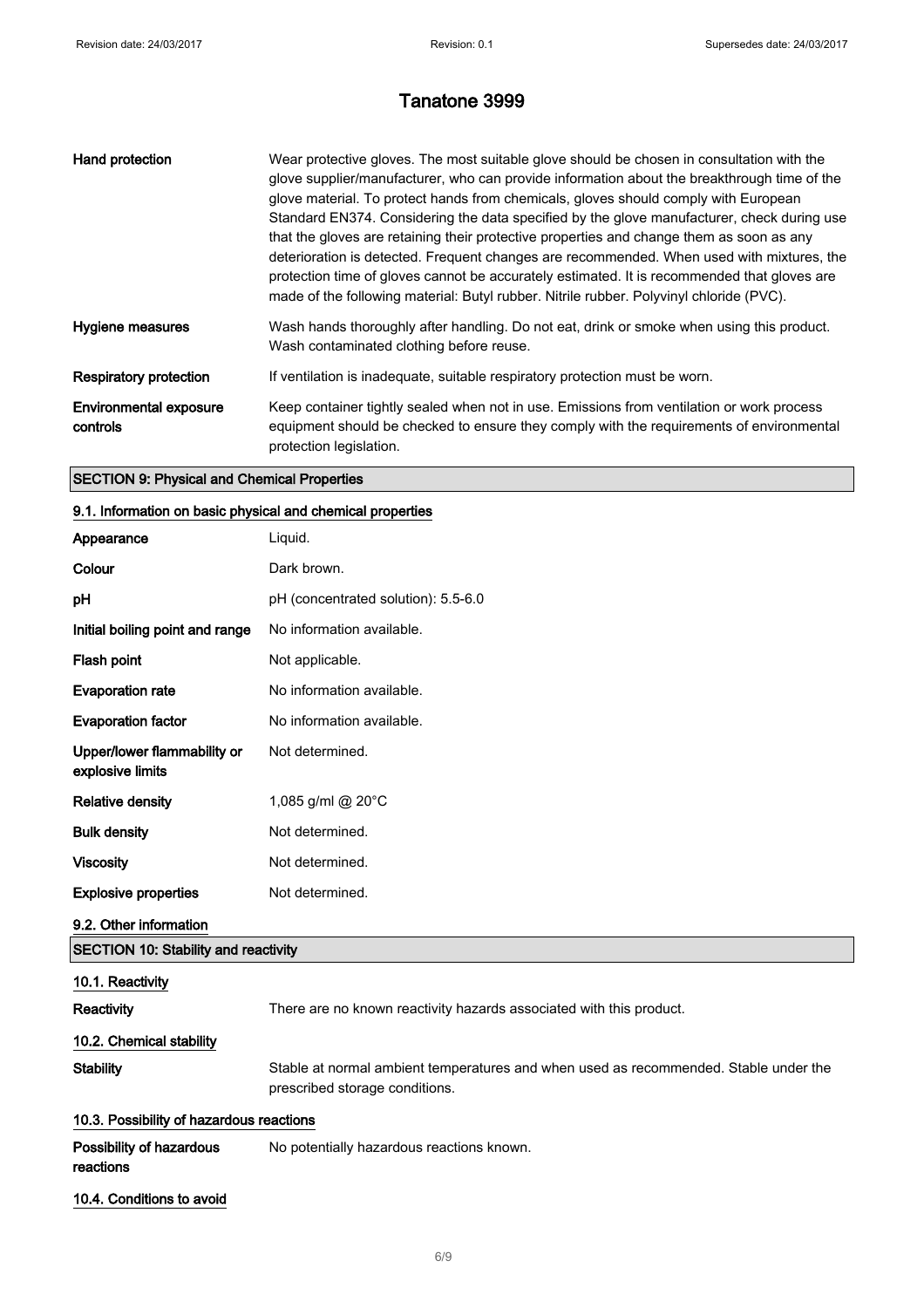| <b>Conditions to avoid</b>                         | There are no known conditions that are likely to result in a hazardous situation.                                   |
|----------------------------------------------------|---------------------------------------------------------------------------------------------------------------------|
| 10.5. Incompatible materials                       |                                                                                                                     |
| <b>Materials to avoid</b>                          | No specific material or group of materials is likely to react with the product to produce a<br>hazardous situation. |
| 10.6. Hazardous decomposition products             |                                                                                                                     |
| Hazardous decomposition<br>products                | Does not decompose when used and stored as recommended.                                                             |
| <b>SECTION 11: Toxicological information</b>       |                                                                                                                     |
| 11.1. Information on toxicological effects         |                                                                                                                     |
| Skin corrosion/irritation                          |                                                                                                                     |
| Skin corrosion/irritation                          | Irritating to skin.                                                                                                 |
| Serious eye damage/irritation                      |                                                                                                                     |
| Serious eye damage/irritation                      | Irritating to eyes.                                                                                                 |
| <b>Respiratory sensitisation</b>                   |                                                                                                                     |
| <b>Respiratory sensitisation</b>                   | Based on available data the classification criteria are not met.                                                    |
| <b>Skin sensitisation</b>                          |                                                                                                                     |
| <b>Skin sensitisation</b>                          | Sensitising.                                                                                                        |
| Germ cell mutagenicity                             |                                                                                                                     |
| Genotoxicity - in vitro                            | Based on available data the classification criteria are not met.                                                    |
| Genotoxicity - in vivo                             | Based on available data the classification criteria are not met.                                                    |
| Carcinogenicity                                    |                                                                                                                     |
| Carcinogenicity                                    | Based on available data the classification criteria are not met.                                                    |
| Reproductive toxicity                              |                                                                                                                     |
| Reproductive toxicity - fertility                  | Based on available data the classification criteria are not met.                                                    |
| Reproductive toxicity -<br>development             | Based on available data the classification criteria are not met.                                                    |
| Specific target organ toxicity - single exposure   |                                                                                                                     |
| STOT - single exposure                             | Not classified as a specific target organ toxicant after a single exposure.                                         |
| Specific target organ toxicity - repeated exposure |                                                                                                                     |
| STOT - repeated exposure                           | Not classified as a specific target organ toxicant after repeated exposure.                                         |
| <b>Aspiration hazard</b>                           |                                                                                                                     |
| Aspiration hazard                                  | Based on available data the classification criteria are not met.                                                    |
|                                                    |                                                                                                                     |
| Inhalation                                         | No adverse effects known.                                                                                           |
| Ingestion                                          | May cause stomach pain or vomiting.                                                                                 |
| Skin contact                                       | Redness. Irritating.                                                                                                |
| Eye contact                                        | Causes serious eye irritation. Redness. Irritation and redness, followed by blurred vision.                         |
| <b>SECTION 12: Ecological Information</b>          |                                                                                                                     |

7/ 9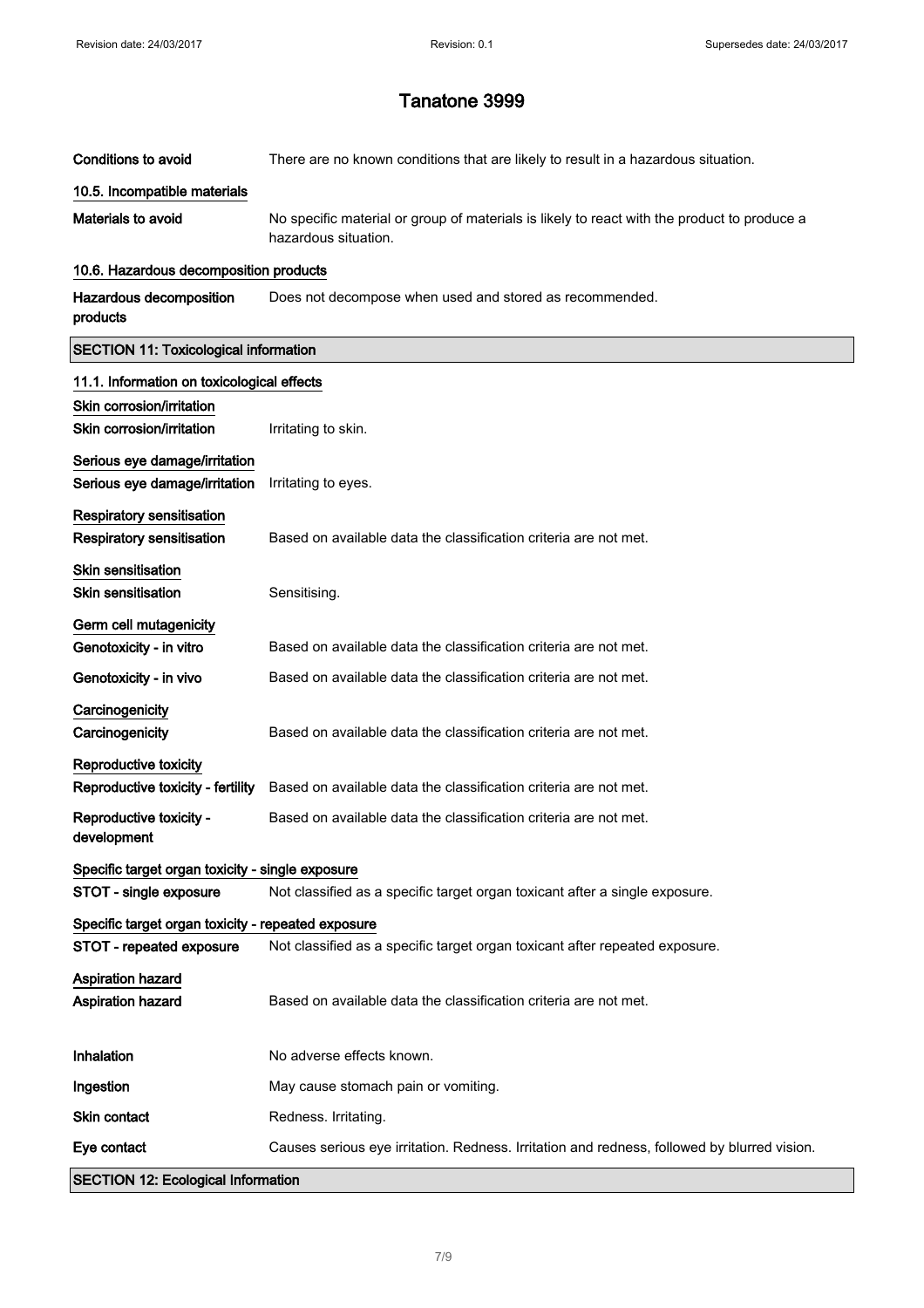| Ecotoxicity                                | Dangerous for the environment if discharged into watercourses. The product contains a<br>substance which may have hazardous effects on the environment.                                                                                                                                                                                                                |  |
|--------------------------------------------|------------------------------------------------------------------------------------------------------------------------------------------------------------------------------------------------------------------------------------------------------------------------------------------------------------------------------------------------------------------------|--|
| 12.1. Toxicity                             |                                                                                                                                                                                                                                                                                                                                                                        |  |
| <b>Toxicity</b>                            | No information available.                                                                                                                                                                                                                                                                                                                                              |  |
| 12.2. Persistence and degradability        |                                                                                                                                                                                                                                                                                                                                                                        |  |
|                                            | Persistence and degradability The degradability of the product is not known.                                                                                                                                                                                                                                                                                           |  |
| 12.3. Bioaccumulative potential            |                                                                                                                                                                                                                                                                                                                                                                        |  |
| <b>Bioaccumulative potential</b>           | No data available on bioaccumulation.                                                                                                                                                                                                                                                                                                                                  |  |
| 12.4. Mobility in soil                     |                                                                                                                                                                                                                                                                                                                                                                        |  |
| <b>Mobility</b>                            | No information available.                                                                                                                                                                                                                                                                                                                                              |  |
| 12.5. Results of PBT and vPvB assessment   |                                                                                                                                                                                                                                                                                                                                                                        |  |
| Results of PBT and vPvB<br>assessment      | This product does not contain any substances classified as PBT or vPvB.                                                                                                                                                                                                                                                                                                |  |
| 12.6. Other adverse effects                |                                                                                                                                                                                                                                                                                                                                                                        |  |
| Other adverse effects                      | Dangerous for the environment.                                                                                                                                                                                                                                                                                                                                         |  |
| <b>SECTION 13: Disposal considerations</b> |                                                                                                                                                                                                                                                                                                                                                                        |  |
| 13.1. Waste treatment methods              |                                                                                                                                                                                                                                                                                                                                                                        |  |
| <b>General information</b>                 | The generation of waste should be minimised or avoided wherever possible. This material and<br>its container must be disposed of in a safe way. When handling waste, the safety precautions<br>applying to handling of the product should be considered. Care should be taken when<br>handling emptied containers that have not been thoroughly cleaned or rinsed out. |  |
| <b>Disposal methods</b>                    | Dispose of waste to licensed waste disposal site in accordance with the requirements of the<br>local Waste Disposal Authority.                                                                                                                                                                                                                                         |  |
| <b>SECTION 14: Transport information</b>   |                                                                                                                                                                                                                                                                                                                                                                        |  |
| General                                    | The product is not covered by international regulations on the transport of dangerous goods<br>(IMDG, IATA, ADR/RID).                                                                                                                                                                                                                                                  |  |
| 14.1. UN number                            |                                                                                                                                                                                                                                                                                                                                                                        |  |
| Not applicable.                            |                                                                                                                                                                                                                                                                                                                                                                        |  |
| UN No. (IATA)                              |                                                                                                                                                                                                                                                                                                                                                                        |  |
| 14.2. UN proper shipping name              |                                                                                                                                                                                                                                                                                                                                                                        |  |
| Not applicable.                            |                                                                                                                                                                                                                                                                                                                                                                        |  |
| Proper shipping name (IATA)                |                                                                                                                                                                                                                                                                                                                                                                        |  |
| 14.3. Transport hazard class(es)           |                                                                                                                                                                                                                                                                                                                                                                        |  |
| No transport warning sign required.        |                                                                                                                                                                                                                                                                                                                                                                        |  |
| <b>IATA class/division</b>                 |                                                                                                                                                                                                                                                                                                                                                                        |  |
| <b>IATA secondary risk</b>                 |                                                                                                                                                                                                                                                                                                                                                                        |  |
| 14.4. Packing group                        |                                                                                                                                                                                                                                                                                                                                                                        |  |
| Not applicable.                            |                                                                                                                                                                                                                                                                                                                                                                        |  |